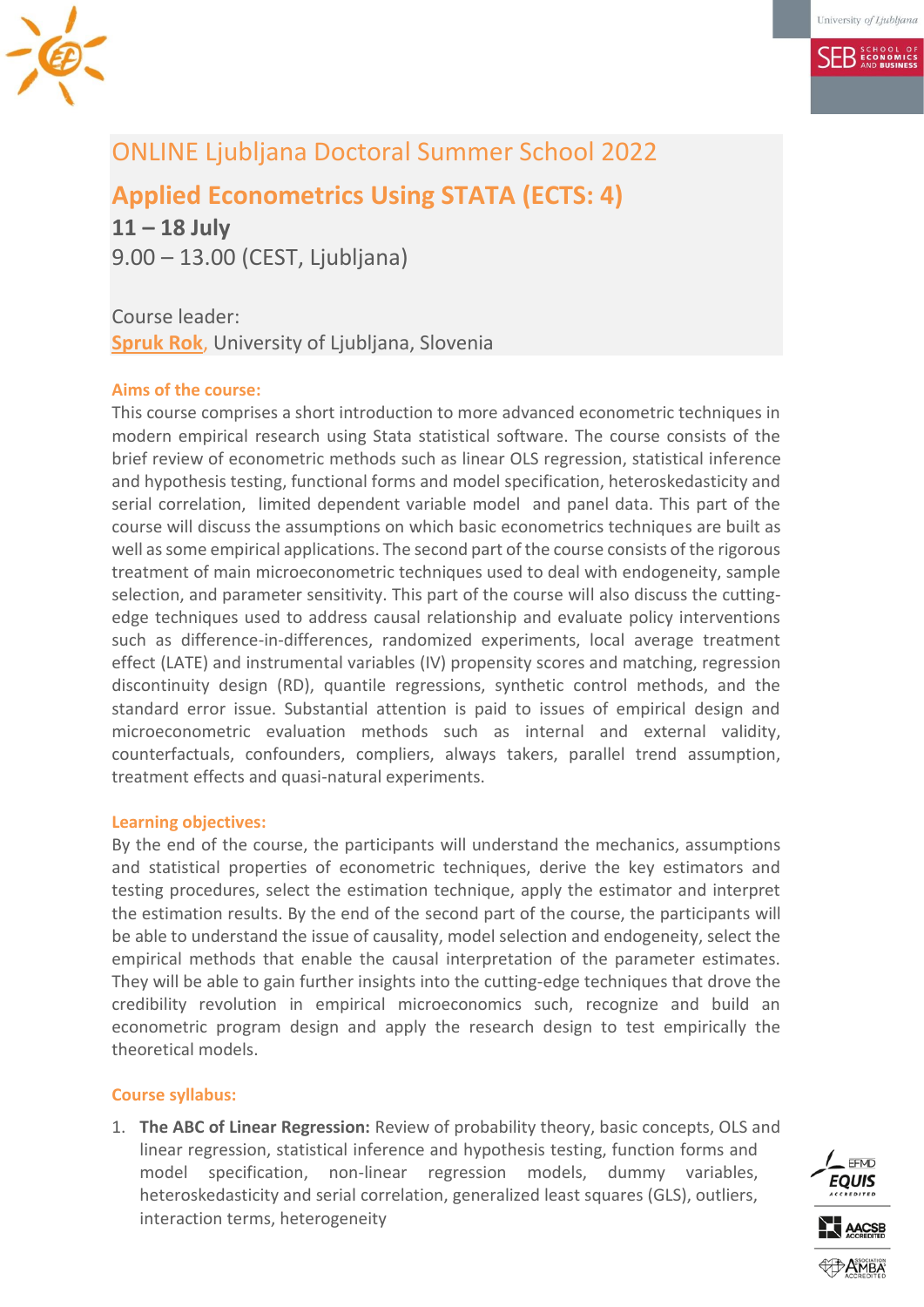**SER** ECONOMICS



- 2. **Panel Data Techniques:** linear regression model with unobserved spatial and temporal heterogeneity, fixed effects-, between effects-, and random-effects estimator, model specification and Mundlak-Hausman specification tests, firstdifferences vs. fixed-effects
- 3. **Limited Dependent Variable Models:** linear probability model (LPM), probit estimator, logit estimator, marginal effects, regression diagnostics and statistical inference with limited dependent variables
- 4. **Difference-in-differences (DD) and randomized experiments**: main assumptions, model construction and hypothesis testing, policy evaluation with diff-in-diff, parameter sensitivity, parallel trend assumption, DD under two- and multipletreatment regimes, DD vs. classical fixed-effects estimator, randomized experiments, quasi experiments and natural experiments, selection bias, average treatment effect (ATE)
- 5. **Instrumental Variables (IV):** omitted variable bias and the endogeneity dilemma, instrumental variables, relevance and exogeneity conditions, Wu-Hausman endogeneity test, tests of overidentifying restrictions and instrument validity, underidentification and weak identification tests, first-stage parameter estimates, reduced-form estimates, local average treatment effect (LATE), two-stage least squares (2SLS)
- 6. **Propensity Scores and Matching:** statistical methods for observational data, main assumptions and parameter inference, confounding bias, Rosenbaum-Rubin causal model, standard unit treatment value assumption, nearest-neighboring matching models
- 7. **Regression Discontinuity Design:** basic concepts and main assumptions, sharp RD, fuzzy RD, treatment and assignment mechanism, f-discontinuity function estimation, non-parametric vs. polynomial function estimation, graphical analysis of RD estimates, lowess estimator, validity of RD empirical design, Maimonides rule, regression kink design
- 8. **Synthetic Control Method and Quantile Regressions:** Abadie-Gardeazabal synthetic control method, main assumptions, econometric model specification, parameter estimation and evaluation, determination of treatment, parameter sensitivity, nonparametric synthetic control method, quantile regression function and estimation, main assumptions, quantile distribution function, distributional vs. non-distributional effects, effect simulation, empirical applications
- 9. **Standard Errors:** the bias of classical standard errors, Huber-Eicker-White robust OLS variance-covariance matrix estimator, Moulton bias, clustering and serial correlation in cross-section and panel model, over-rejection rates under standard hypothesis testing, Cameron-Gelbach-Miller multiway clustering scheme and error components, wild bootstrapping